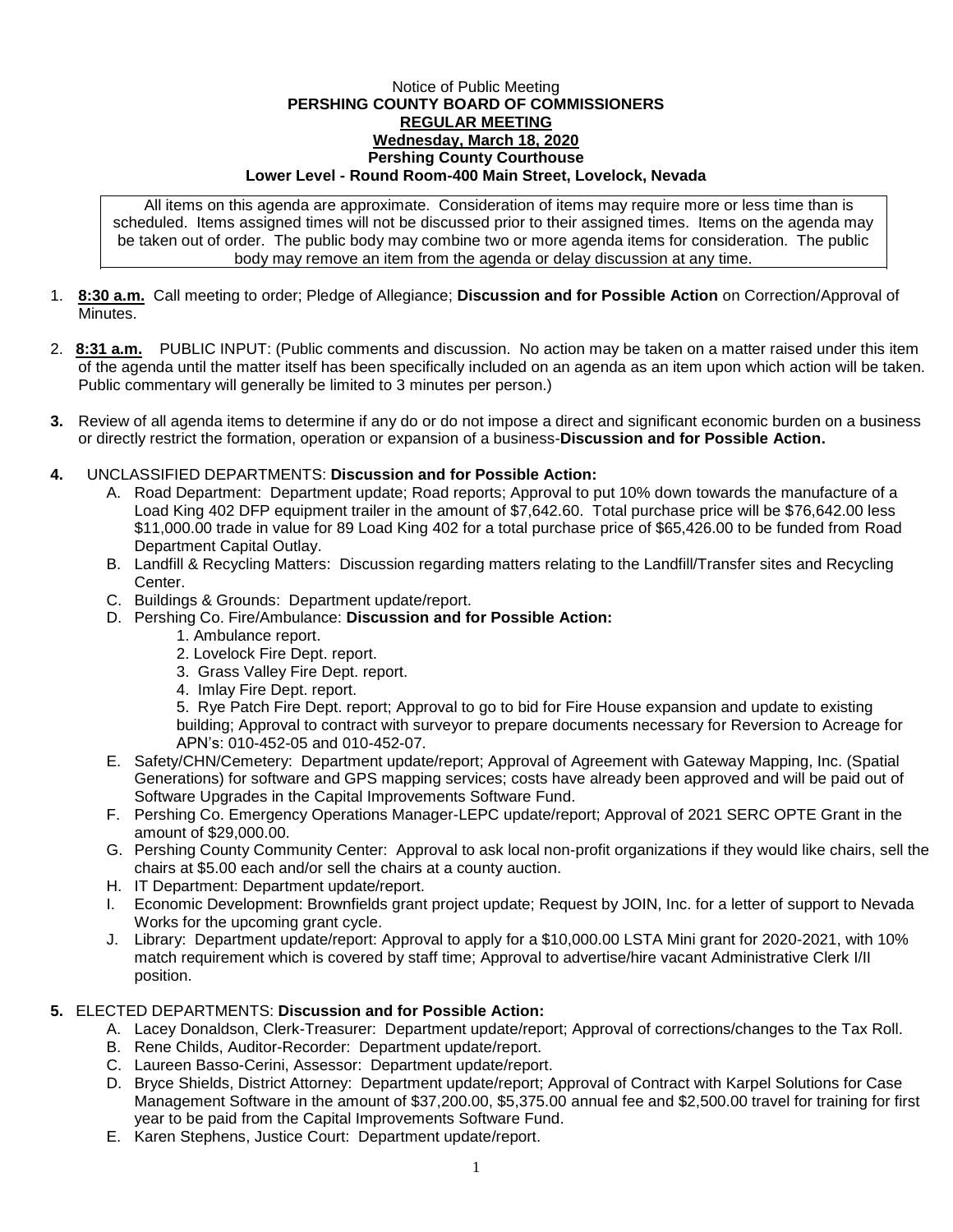- F. Jerry Allen, Sheriff's Dept.: Department update/report; Approval to purchase Rims module to interface with District Attorney's new Karpel product – cost \$1,705.00 with funding to come from Capital Improvements Software funding or equivalent.
- 6. Update on progress of site location, design, funding, amenities and construction of future Law Enforcement Center-**Discussion and for Possible Action**.
- *7.* Proclamations and Awards: **Discussion and for Possible Action**-(The Pershing County Board of Commissioners may make a Proclamation or present a service or other award on behalf of the County*) National County Government Month-April 2020 "Counties Matter".*
- 8. Grass Valley Advisory Board: Update on matters relating to the Grass Valley area; Discussion regarding fines for littering and posting signs for littering- **Discussion and for Possible Action**.
- 9. Derby Field Airport: Update on matters relating to the Derby Field Airport; Airport Advisory Board: Approval for higher room rate for Commissioner Larry Rackley to attend the Nevada Airport Association Annual Conference in Tonopah, NV, April 6-8, 2020- **Discussion and for Possible Action.**
- 10. Board Appointments/Resignations: Cemetery Advisory Board; Broadband Advisory Board; Volunteer Advisory Board; Planning Commission; Grass Valley Advisory Board - **Discussion and for Possible Action**.
- 11. Unionville Cemetery: Approval to notify Bureau of Land Management that Pershing County wants to proceed with purchase of 10 acres appraised at fair market value in the amount of \$3,250.00 with no reversion clause- **Discussion and for Possible Action**.
- 12. 2021 Welfare Set-Aside Allocation-Confirmation from Pershing County to either accept or reject funding in the amount of \$2,623.00; if funding is accepted approval to complete WSAP funding application by April 28, 2020- **Discussion and for Possible Action**.
- 13. **10:00 a.m.** PLANNING & BUILDING DEPARTMENT/IMLAY WATER SYSTEM MATTERS: Update on matters relating to the department-**Discussion and for Possible Action**:

A. Request for review and approval of a Parcel Map application on APN: 009-180-05 for Ronald D. McCombs. The applicant is proposing to divide the parcel into (1) 20 acre  $\pm$  parcel and (1) 62.26 acre  $\pm$  parcel in order to separate the occupied portion of the land from the unoccupied portion. The parcel is zoned Low Density Rural (LDR) and located at 3900 Van Diest Road (2.5 miles east of Grass Valley Road) (S ½, SE ¼ of Section 26 T34N, R37E, M.D.B. & M) in Grass Valley, Pershing County, NV.

- 14. Liquor Board: Approval of application from Nile Valley Race Club dba Lovelock Speedway for renewal of their non-profit Liquor Class I license -**Discussion and for Possible Action.**
- 15. **10:15 a.m.** Pershing County Domestic Violence: Request use of a small space in Imlay and Grass Valley for "Rural Outreach" by Pershing County Domestic Violence Intervention- **Discussion and for Possible Action.**
- 16. Litigation Meeting.
- 17. Report from Legal Counsel.
- 18. Report from Administrative Assistant/HR Rep.-County Commissioner's Office.
- 19. Items for future agendas- **Discussion and for Possible Action.**
- 20. Correspondence.
- 21. Matters of the Board for Discussion.

Board Member reports. Board Liaison reports. (Nevada Works, Safety, Hospital Board, Emergency Management, Cemetery, Recreation Board, WNDD, Pe. Co. Economic Dev./ , Community Center, Airport Advisory Board; Museum Advisory Board, Library Board, Senior Center Advisory Board, Central Nevada Water Authority, Planning Board, Broadband Advisory Board, 911 Committee, Solid Waste Management Recycling Advisory Board, Pe. Co. Volunteer Advisory Board, T. V. Board, Frontier Coalition, Humboldt River Water Basin Authority.)

1. Discussion to approve a contingency plan for Pershing County employees diagnosed with COVID-19, Corona Virus.